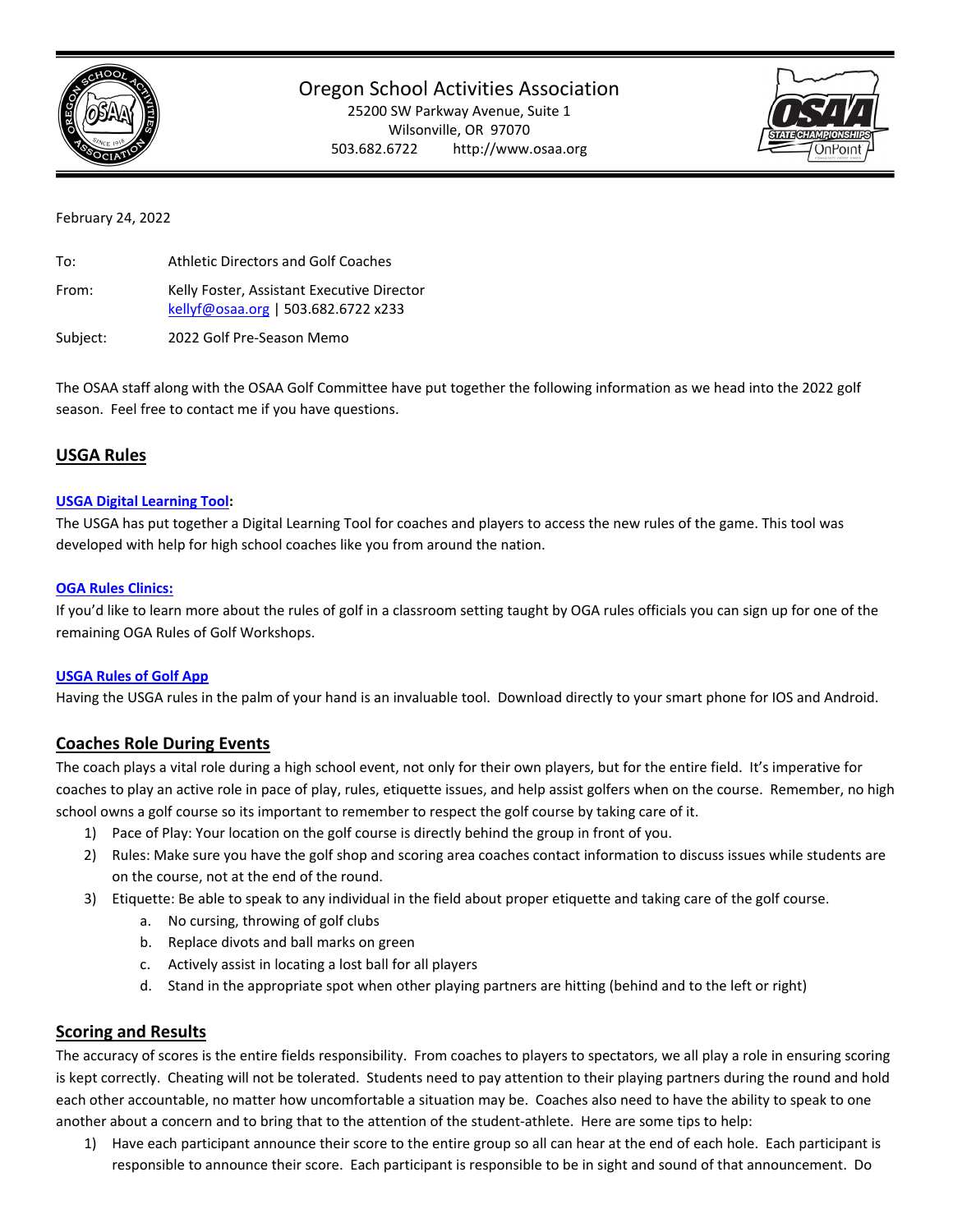not proceed to the next tee box and leave any player/players to putt out. Participate and score as a group. Scoring means observing not only the player you mark, but others in your group.

- 2) Practice keeping a correct score and how to confront a playing partner if you feel like a score in inaccurate.
- 3) Practice keeping a clean and clear scorecard, so the scoring area can read the scores. Example:

| <b>HOLE</b>       |        | $\overline{2}$ | 3              | 4   | 5            | 6                       |          | 8          | $\mathbf{9}$   |                    |               |     |          |                         |                               |     |                 |                        |                |            |      |              |                                        |
|-------------------|--------|----------------|----------------|-----|--------------|-------------------------|----------|------------|----------------|--------------------|---------------|-----|----------|-------------------------|-------------------------------|-----|-----------------|------------------------|----------------|------------|------|--------------|----------------------------------------|
| <b>BLACK</b>      | 341    | 181            | 375            | 504 | 160          | 555                     | 363      | 181        | 416            | <b>OUT</b><br>3076 |               | 10  | 11       | 12                      | 13<br>465 445 237 346 370 535 | 14  | 15              | 16                     | 17             | 18         | IN   | <b>TOTAL</b> | Rating / Slope                         |
| <b>GREEN</b>      | 304    | 162            | 345            | 472 | 134          | 520                     | 345      | 170        | 352            | 2804               | $\mathbf{N}$  | 440 |          | 399 205 319             |                               | 297 | 482             | 455 546 469<br>433 515 |                |            | 3868 | 6944         | 74.4 / 131                             |
| <b>GOLD</b>       | 275    | 139            | 312            | 441 | 121          | 467                     | 322      | 152        | 343            | 2572               |               | 383 | 390      | 164                     | 253                           | 254 | 424             | 408                    |                | 426        |      | 3516 6320    | $71.6 / 125$<br>$77.8 / 137$           |
| <b>ROYAL BLUE</b> | 213    | 102            | 217            | 283 | 100          | 354                     | 195      | 121        | 231            | 1816               |               | 278 | 250      | 91                      | 220                           | 184 | 313             |                        | 397<br>270 343 | 413<br>275 |      | 3086 5658    | 68.0 / 116<br>74.1 / 126<br>62.5 / 101 |
| Handicap          | 11     | 15             | 9              |     | 17           | 3                       | 5        | 13         | $\overline{7}$ |                    | $\mathbf{A}$  |     | 4        | 16                      | 18                            | 14  | 12              | $\overline{2}$         | 10             | 8          | 2224 | 4040         | 66.1 / 107                             |
| Par               | 4      | 3              | 4              | 4   | 3            | 5                       | 4        | 3          | 4              | 34                 | L             | 4   | 4        | $\overline{\mathbf{3}}$ | 4                             | 4   | $5\overline{ }$ |                        | $5\overline{}$ | 4          | 37   | 71           | <b>HCP NET</b>                         |
| Player            | $\sim$ |                |                |     |              |                         | $\Omega$ | $\sqrt{ }$ |                |                    |               |     |          |                         |                               |     |                 |                        |                |            |      |              |                                        |
| $+/-$             |        |                |                |     |              |                         |          |            |                |                    |               |     |          |                         |                               |     |                 |                        |                |            |      |              |                                        |
| Me                | 6      | $\overline{2}$ | 4              | 4   | $\mathbf{3}$ | 6                       | 5        | 4          | $\mathbf{z}$   |                    |               | 5   | 3        | 3                       | 5                             | 4   | 5               |                        | $\omega$       | $\omega$   |      |              |                                        |
| <b>ORANGE</b>     | 242    | 106            | 244            | 391 | 100          | 401                     | 311      | 130        | 284            | 2209               |               | 369 | 344      | 149                     | 247                           | 238 | 340             | 326                    | 391            | 372        | 2776 | 4985         | $\frac{65.27104}{70.17117}$            |
| Handicap          | 9      | 13             | $\overline{3}$ |     | 17           | $\overline{\mathbf{3}}$ | 11       | 15         |                |                    |               | 10  | $\bf{8}$ | 16                      | 18                            | 14  |                 | 6                      | $\overline{2}$ | 12         |      |              |                                        |
| <b>SCORER</b>     |        |                |                |     |              |                         |          |            |                |                    | <b>ATTEST</b> |     | THE      |                         |                               |     |                 |                        |                |            |      |              | DATE $2 - 15 - 19$                     |

# **Alternate Scoring Options**

Stableford scoring (point system) or a maximum score (no more than 'x' can be taken on a hole) can help pace of play and make the game more enjoyable at the high school level. It should be our goal to make the game more fun, especially for those who are in your program that are entering the game of golf for the very first time. Sub‐varsity, and even some varsity competitions, could greatly benefit from the use of a Stableford scoring system or courtesy score. Here are some examples of both:

- ‐ Stableford Scoring is a system where you allocate points for the result on a hole. Each system could be modified but here is an example: Par – 4; Bogey – 3; Double Bogey – 2; Triple Bogey – 1; anything above triple bogey would be a zero and therefore the hole is over for the student‐athlete. In this instance, the highest score a student could take on a hole to be able to score for their team would be: Par  $3 - 6$ ; Par  $4 - 7$ ; Par  $5 - 8$ . This allows the game to move quicker and allows a coach to realign their students goal on how many points they can score rather than how few of stroke they take on a hole.
- ‐ A maximum score is set up by the tournament committee and it caps a maximum number of strokes a student can take on a given hole. Such as: two times par or a fixed number (i.e. 8, 9, 10 etc).

## **OPGA HS Golf Yardage Recommendation**

There is an effort from the OPGA to improve the game of golf, specifically aimed at increasing participation for girls. Courses with a yardage of 4,100‐4,300 yards will allow the girls to play similar types of golf shots into the greens as the boys, i.e., short and mid irons rather than fairway woods. For new players it means not having to take an excess number of shots. For the seasoned player, it means learning better course management to score lower. This is something we are supportive of and will work with our courses to find the yardage that works best for everyone involved.

## **Other Resources**

### **Tournament Checklist:**

The OSAA Golf Committee put this document together help aid coaches and athletic directors in setting up a golf tournament.

### **Hole Location Sheet:**

A downloadable Excel form if your tournament wants hole location sheets.

### **Printable Scoreboards:**